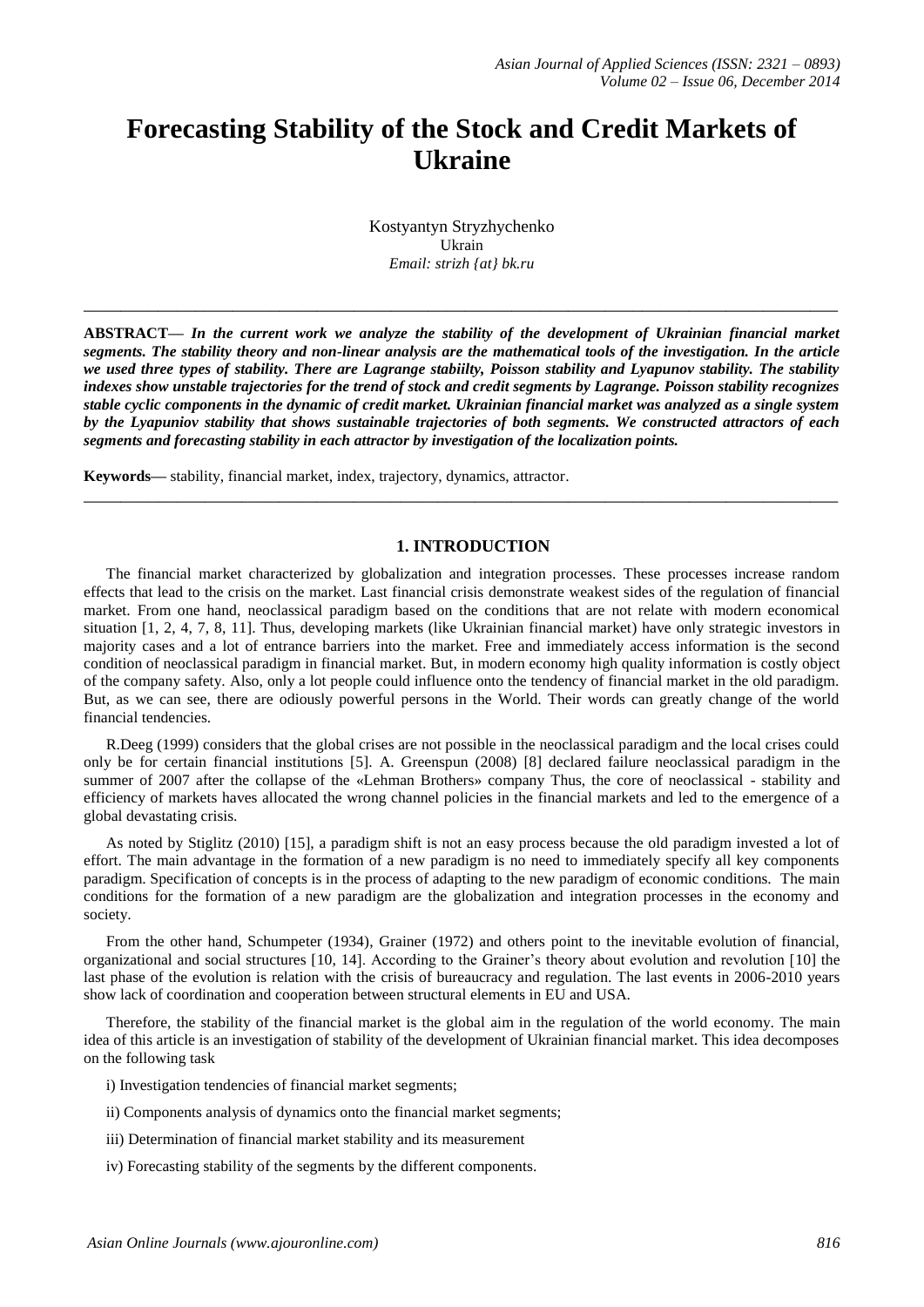We constructed methodology to solve these tasks.



# **2. METHODOLOGY**

**Figure 1.** Methodology of stability's investigation of financial market segments

#### *2.1. Preliminary unit.*

The special tests for analysis of the stationarity are: Dickey-Fuller test (DF), Augmented Dickey-Fuller test (ADF) and Phillip-Peron test (PP). In this investigation we used the Augmented Dickey-Fuller test. The test is carried out by the estimation of the equation with  $y_{t-1}$  subtracted from both sides of this equation:

$$
\Delta y_t = \mu + \gamma y_{t-1} + \varepsilon_t \tag{1}
$$

where  $\mu$ , γ are the parameters of the model ( $\gamma = 1 - \rho$ ); ε<sub>t</sub> is assumed to be white noise.

The null and alternative hypotheses are:

$$
H_0: \gamma = 0
$$
  
\n
$$
H_1: \gamma < 0
$$
 (2)

While it may appear that the test can be carried out by performing a t-test on the estimated  $\gamma$ , the *t*-statistic under the null hypothesis of a unit root does not have the conventional distribution. Dickey and Fuller (1979) showed that the distribution under the null hypothesis is nonstandard, and simulated the critical values for selected sample size [6]. More recently, MacKinnon (1991) has implemented a much larger set of simulations than those tabulated by Dickey and Fuller [12]. The null hypothesis of a unit root is rejected against the one-sided alternative if the *t*-statistic less than a critical value

### **2.***2. Decomposition unit.*

After checking the stationarity of the initial time series by using the spectral analysis –the Fourier decomposition – we compose the cyclic component models. The algorithm for the search of these models is given in Fig.2.

In this case the cyclic component is the composition of different cycles, which can be presented as:

$$
C(t) = \sum_{k} a_k \cos \left[ \frac{2\pi}{T_k} (t-1) \right] + \sum_{k} b_k \sin \left[ \frac{2\pi}{T_k} (t-1) \right]
$$
 (3)

Where  $a_k$ ,  $b_k$  – Fourier coefficient;  $T_k$  – Period of *k* harmonic.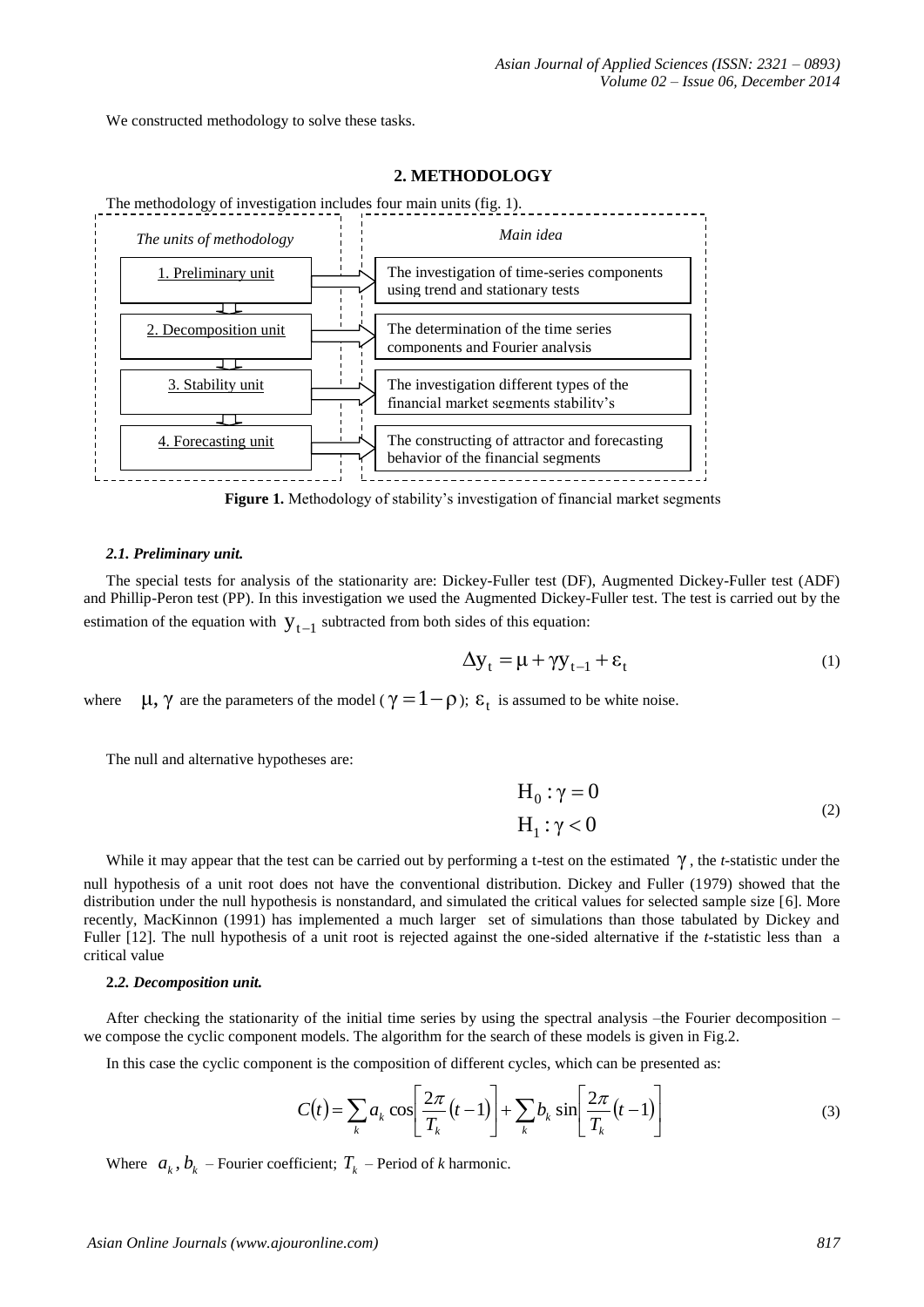The quantity of harmonics is to be determined via the statistical significance of each harmonic. Thus the Fourier series involves the significant harmonics.



**Figure 2.** Algorithm for the composition the cyclic component models

#### *2.3. Stability unit.*

In this unit we used three main approaches for the stability: Lagrange stability, Poisson stability and Lyapunov stability.

## *Lagrange stability.*

The trajectory  $x(t)$  that goes from the initial state  $x_0$  and for all time periods is to some closed area of phase space, which is characterized by constant R is called sustainable trajectory by Lagrange (fig. 3):



**Figure 3.** The sustainable Lagrange trajectory

$$
||x(t)|| < R , ||x(t)|| = \sqrt{x_1^2 + x_2^2 + \dots x_N^2}
$$
 (4)

where  $x(t)$  - investigation trajectory;  $R$  - phase space characteristics  $x_1, x_2, ..., x_N$  - points of the Ndimensional space of trajectory.

Financial market's segments (stock or credit segment) are sustainable by Lagrange in condition that the index of business activity has sustainable trajectory by Lagrange.

#### *Poisson stability*

The trajectory  $x(t)$  that goes from the initial point  $x_0$  is sustainable by Poisson if each point of the trajectory includes into the two sets:  $\Omega x$ ,  $Ax$ :

$$
x(t) \in \{ \Omega x \cap Ax \}
$$
 (5)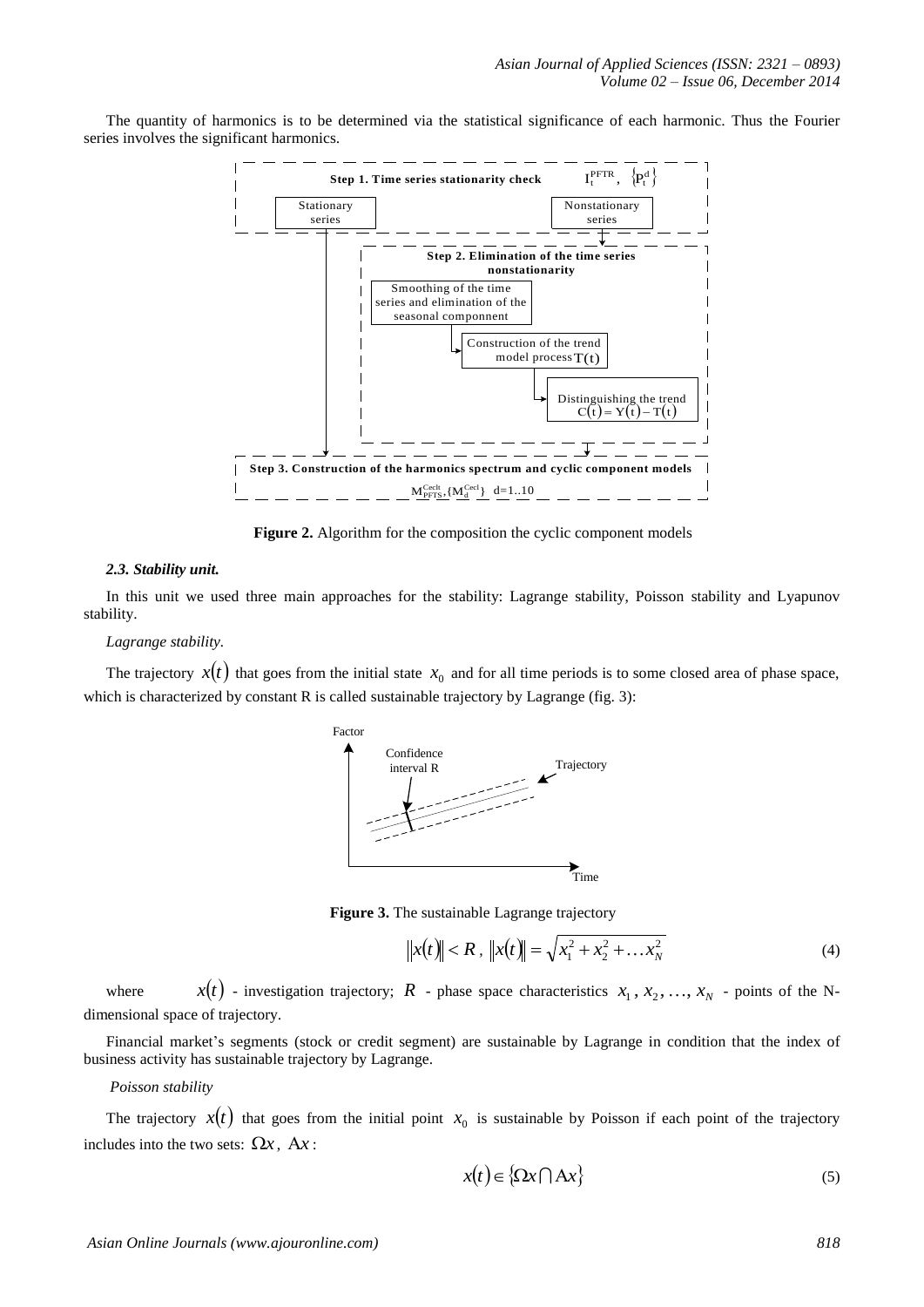where  $\omega$  - limit points of phase trajectory  $x(t)$  with following conditions  $\lim x(t_k) \to y$  if  $t_k \to \infty$ ;  $\alpha$  limit points of phase trajectory  $x(t)$  with following conditions  $\lim x(t_k) \to z$  if  $t_k \to -\infty$ 

From other words, the trajectory  $x(t)$  is sustainable by Poisson if it is recurring to the confidential area ( $\varepsilon$ ) of a point G (Poincare recurrence [19]). The various types of Poisson stability depend from Poincare recurrence. There are periodically stability, quasi-periodical stability, chaotic stability (random stability) (fig. 4).



**Figure 4.** The three types of Poisson stability

The interrelation between recurrence and time determine the type of stability (fig. 5)

## *Lyapunov Stability.*

The trajectory is sustainable by *Lyapunov* if there is another trajectory  $y(t)$  that goes from  $y_0$  and close to the trajectory  $x(t)$  at any time (point  $y_0$  is close to point  $x_0$ ).



**Figure 5.** The determination of Poisson stability type

The stability has two main kinds; there are classical stability and asymptotical stability. Classical stability for the trajectory determined following equation:

$$
\|x(t) - y(t)\| < \varepsilon \text{, if } \|x_0 - y_0\| < \delta \tag{6}
$$

Asymptotical stability is

$$
\lim_{t \to \infty} ||x(t) - y(t)|| = 0, \text{ при } ||x_0 - y_0|| < \delta \tag{7}
$$

The main idea of the Lyapunov stability in the financial market investigation is determine of stability of the interrelation between financial market's segments.

*2.4 Forecasting unit.*

Forecasting"s unit solves following task: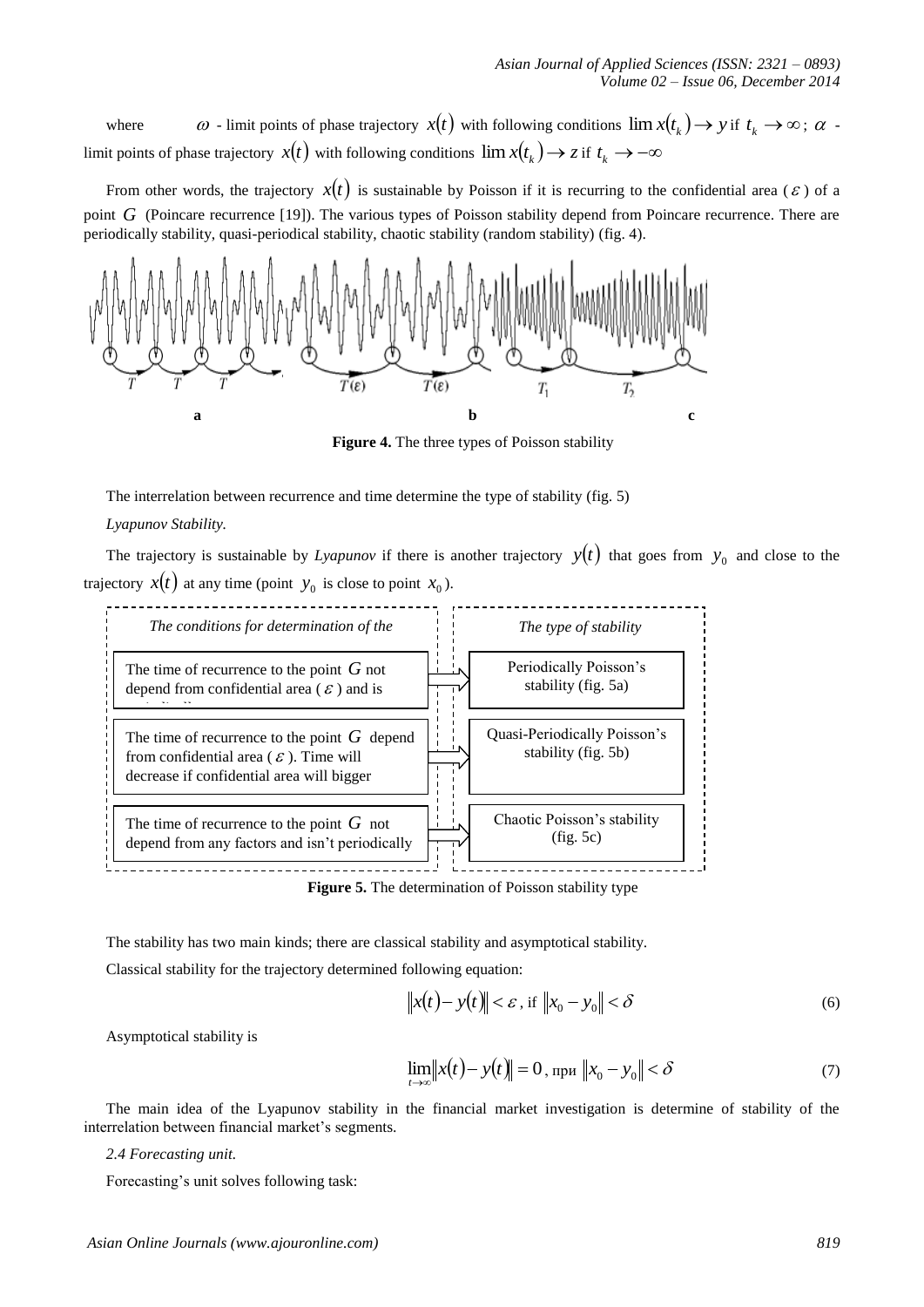1) Constructing of the attractor of financial segments for the determination of sustainable areas;

2) Computation of the correlation integral for the investigation of complexity of the behavior of the stock and credit segments

The unit has two blocks, there are choice of the lag time and attractor and investigation of the correlation integral *Choice of the lag time and attractor.*

We used the autocorrelation function for the solve of this task in the paper that has following formula

$$
B(\tau) = \frac{1}{m} \sum_{i=0}^{m-1} \left( x_{i,j} - \overline{x} \right) \left( x_{i,j+\tau} - \overline{x} \right) \tag{8}
$$

The lag time has condition of minimum of the correlation between  $x_{i,j}$ ,  $x_{i,j+\tau}$  The disadvantage of this method is sensitive to noise. The simply attractor is constructed into the two dimension coordinate system  $(x(t), x(t + \tau))$ .

## *Investigation of the correlation integral*

The correlation integral and dimension of the phase space are an important characteristics of the phase trajectory. The correlation integral is:

$$
C(r) = \frac{1}{N^2} \sum \theta(x) (r - \rho(x_i, x_j))
$$
\n(9)

Where  $\rho(x_i, x_j)$  – the distance between points;  $\theta(x)$  – Heaviside function;  $r$  – limit value;  $N$  – observations.

# **3. RESULTS**

#### *3.1. Preliminary unit*

We use two main indexes of the business activity of financial market segments – PFTS index for the stock market and KievPrime Index for the credit market. Their dynamics we can see on a fig. 6.

These date show us about trend and cyclic components in time series of indexes. ADF – test used for the diagnostic of the time series stationary. The results of ADF test is in table 1.



**Figure 6.** The dynamics of PFTS and KievPrime indexes

Table 1. Results of ADF test

| Time series | Lag | Test equation |                        |           |                      |                     |                       |
|-------------|-----|---------------|------------------------|-----------|----------------------|---------------------|-----------------------|
| $y_t$       |     | None          |                        | Intercept |                      | Trend and intercept |                       |
|             |     |               | Δу,                    |           | Δу                   |                     |                       |
| <b>PFTS</b> |     | .97           | $4\sqrt{1+1}$<br>-4.40 | 1.10      | $-4.72***$           | $-0.99$             | -9.90                 |
|             |     | 0.81          |                        | $-0.49$   | $-3.84***$           | $-3.16$             | $-3.99$               |
| KP3M        |     | 0,98          | ***<br>. ب4-           | 1,01      | $-4.52***$           | 1,05                |                       |
|             |     | 0.99          | ***<br>$-4.$           | 1.01      | $450$ <sup>***</sup> | 1,05                | $4.82$ <sup>***</sup> |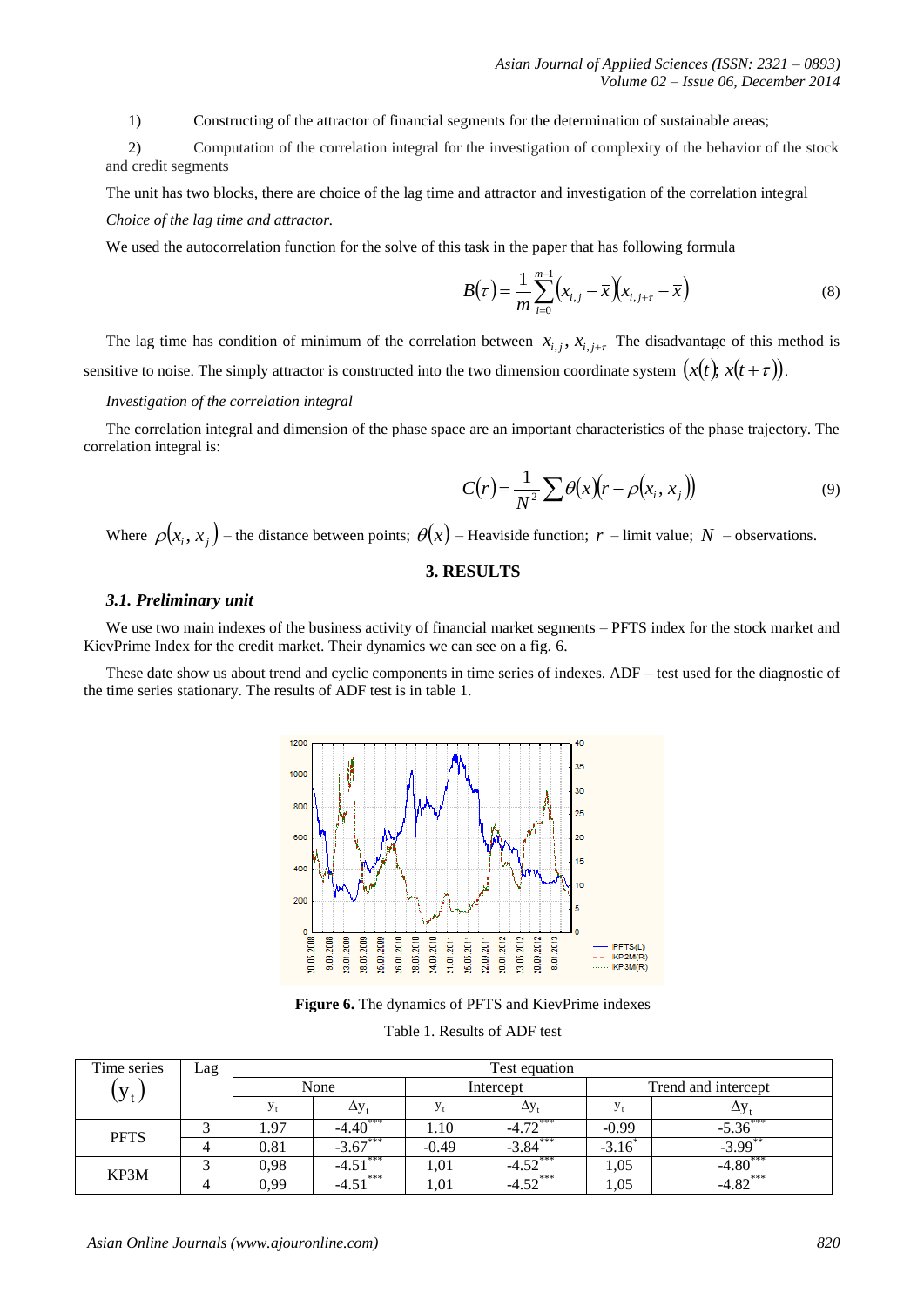This test shows that all series is nonstationary, therefore need elimination trend from these series.

#### *3.2. Decomposition unit*

The decomposition of the time series of financial segments indexes starts from the elimination of trend component. We propose the hypothesis about polynomial trends by the analysis of indexes dynamics:  $Y(t) = a_0 + a_1 \cdot t + a_2 \cdot t^2 + \ldots + a_n \cdot t^n (a_0, a_1, a_2, \ldots, a_n)$  parameters of models

This trends show on fig. 7 and its parameters is in table 2.



a) PFTS index b) KievPrime2M index

**Figure 7.** The trends onto the stock and credit segments

| Table 2. Trend parameters |  |
|---------------------------|--|
|---------------------------|--|

|             | a <sub>0</sub> | al                      | a2 | aź                                              | a4                  |                                                                                                                                   | <b>Correlation</b><br>coefficient |
|-------------|----------------|-------------------------|----|-------------------------------------------------|---------------------|-----------------------------------------------------------------------------------------------------------------------------------|-----------------------------------|
|             |                | PFTS   742,55   -4,8789 |    | $\parallel$ 0.0193075 $\parallel$ -0.0000230385 | $ 0.00000000835 $ * |                                                                                                                                   | 0.86                              |
| $KP3M$ 6.64 |                |                         |    |                                                 |                     | $\parallel 0.251343 \parallel -0.001274 \parallel 0.00000223946 \parallel -0.0000000016 \parallel 0.0000000000041 \parallel 0.77$ |                                   |

The results of the trend parameters calculation show statistically significance of all parameters.

Next step of the decomposition is analysis of the cyclic component under the Fourier analysis. The compositions of these harmonics are showed on a fig. 8



**Figure 8.** Cyclic components of indexes

MAPE criteria uses for the analysis of adequacy of the cyclic models. Therefore, MAPE for PFTS index is 0.89, MAPE for KievPrime index is 0.94.

#### *3.3. Stability unit.*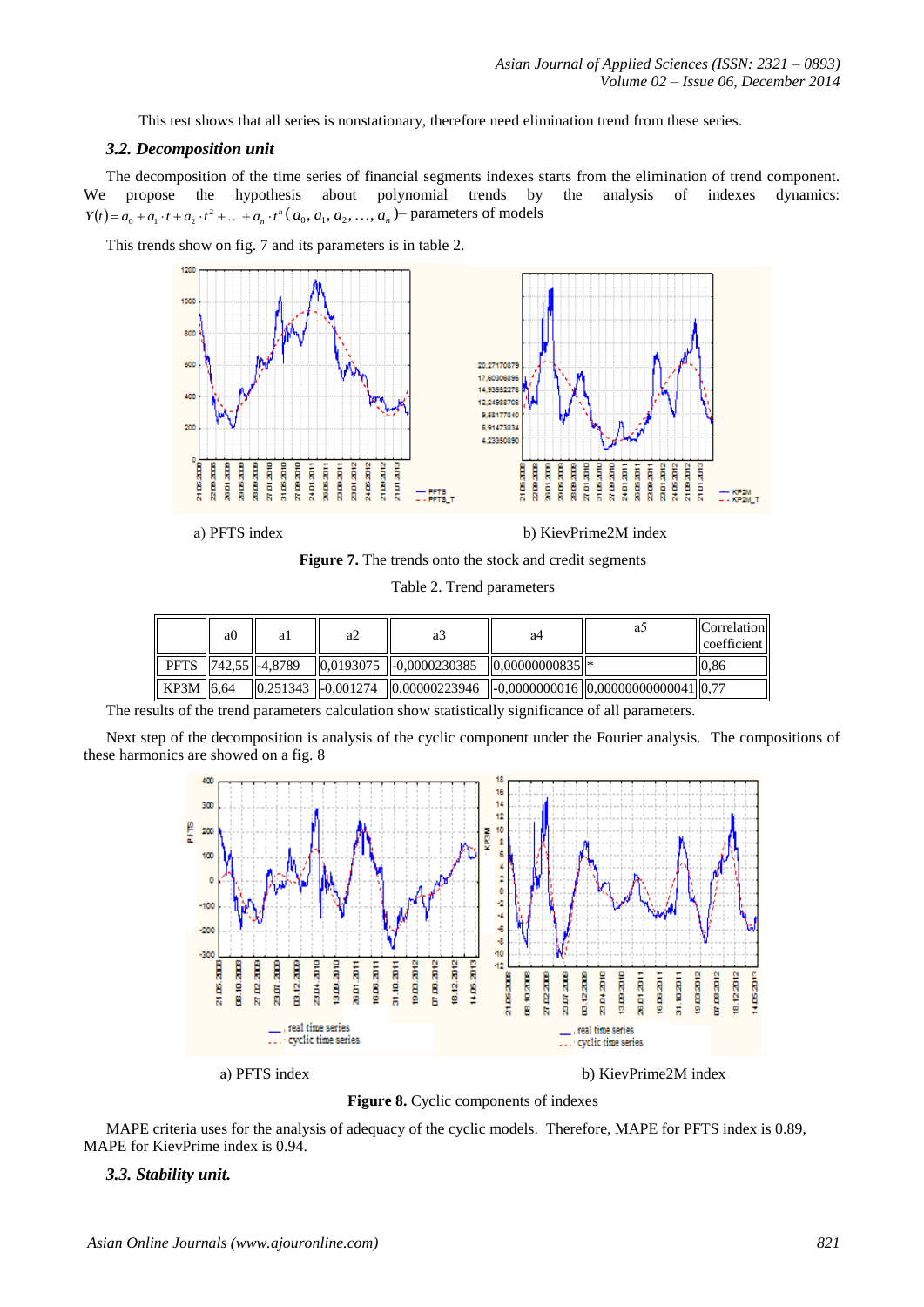The first step of the disquisition of Lagrange stability is determining constant R that shows confidence interval of trend variance. Usually, researchers use three confidence levels (1%, 5% and 10% significance levels). In this paper, we use verbal triangular space. In this case we determine three verbal levels of stability, there are high stability level  $(R = 0.01 \cdot \bar{x})$ , average stability level  $(R = 0.05 \cdot \bar{x})$  and low stability level  $(R = 0.1 \cdot \bar{x})$ . Time series of PFTS and KievPrime Indexes have following confidence constant  $R_{p\text{fts}} = 58.8$ ,  $R_{kp2m} = 1.35$ . The confidence intervals for these time series are showed on a fig. 9.

We use stability indicator for the investigation of stability level. This indicator is similar as correlation coefficient and shows the observations that relate to the confidence interval (table 3)



Table 3. Stability indicator and stability level

a) PFTS index b) KievPrime2M index

**Figure 9.** The confidence intervals with trend

Therefore, credit market is more unsustainable then stock market by all stability indicators.

The analysis of Poisson stability requests time series without trend.

Each time series consist of trend, cyclic and irregular components. Therefore, cyclic component is main component for the analysis of Poisson stability. Each cyclic component could be decomposed on local harmonics (Fourier spectral analysis). Cyclic components will have Poisson stability if each harmonic will have Poisson stability.

By the rule of spectral analysis, optimal quantity of harmonics that compose into the cyclic components is seven. From the other hand, quality of composition must be more than 80%. If this quality is less than 80% then quantity of harmonics must be increase. The quality analysis shows that composition of seven harmonics give 72% quality for stock market and 87% for quality for credit market

Therefore, we can make conclude that credit market is sustainable but stock market is unsustainable by Poisson stability.

Lyapunov stability analysis requests one scope (from 0 till 1) for the different trajectories. Normalized trajectories and module of them show on fig. 10

As we can see, module trajectory strives to 0, therefore the system of stock and credit segments is sustainable. Stability analysis results are in table 4.

| Segment       | Stability     |               |             |  |  |
|---------------|---------------|---------------|-------------|--|--|
|               | Lagrange      | Poisson       | Lyapunov    |  |  |
| Stock market  | Unsustainable | Unsustainable | Sustainable |  |  |
| Credit market | Unsustainable | Sustainable   |             |  |  |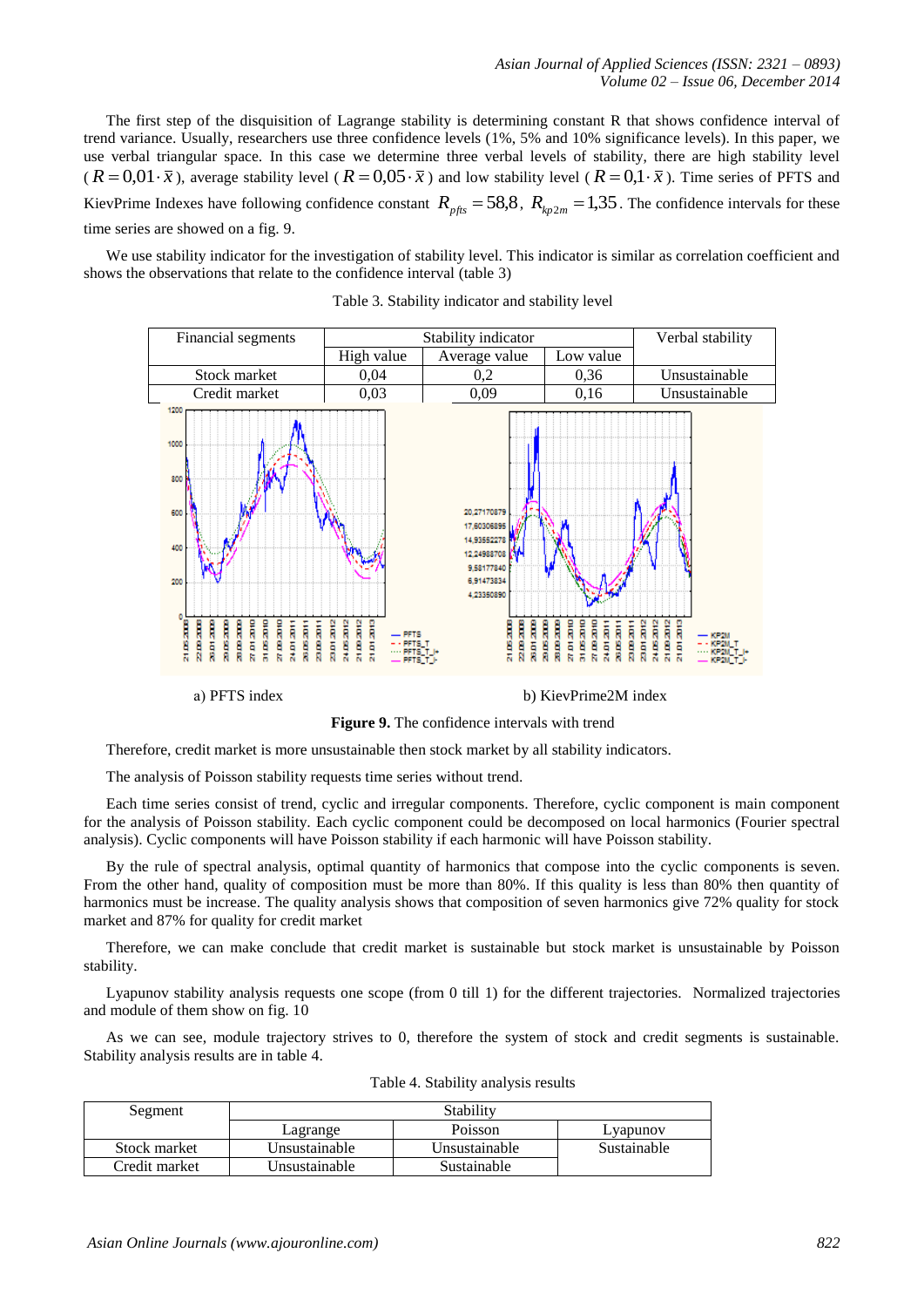

**Figure 10.** Lyapunov stability analysis

# *3.4. Forecasting unit.*

Investigation of the lag time of the credit and stock segments shows that we have following lag times:  $\tau_1=27$   $\tau_2=10$ (where "1" - stock segment; "2" - credit segment). These times related with following reasons: firstly, stock's time is determined by reports of enterprises, secondary, credit's time depends from credit deadline (usually credit deadline is  $10<sup>th</sup>$ or  $25<sup>th</sup>$  days of month)

The attractors of stock and credit markets into two dimension coordinate space  $(x(t); x(t + \tau))$  are on fig. 11



**Figure 11.** The attractors of stock and credit markets

We have following results of the analysis:

i) Stock market attractor viewed like defined area. In this case, the investigation trajectory could reach the attractor and it is stable Lagrange trajectory;

ii) The attractor has three points of localization that indicate the three zones of attraction in phase space. This zone show three time series components.

iii) The credit market attractor characterized large crowded the points at zero of vertical axis and their expansion at increasing values on the horizontal axis. This indicates the presence of a large number of random noise and complexity to achieve the attractor.

The correlation integral shows how many factors influence onto the dynamic of the development of financial market segments (fig. 12).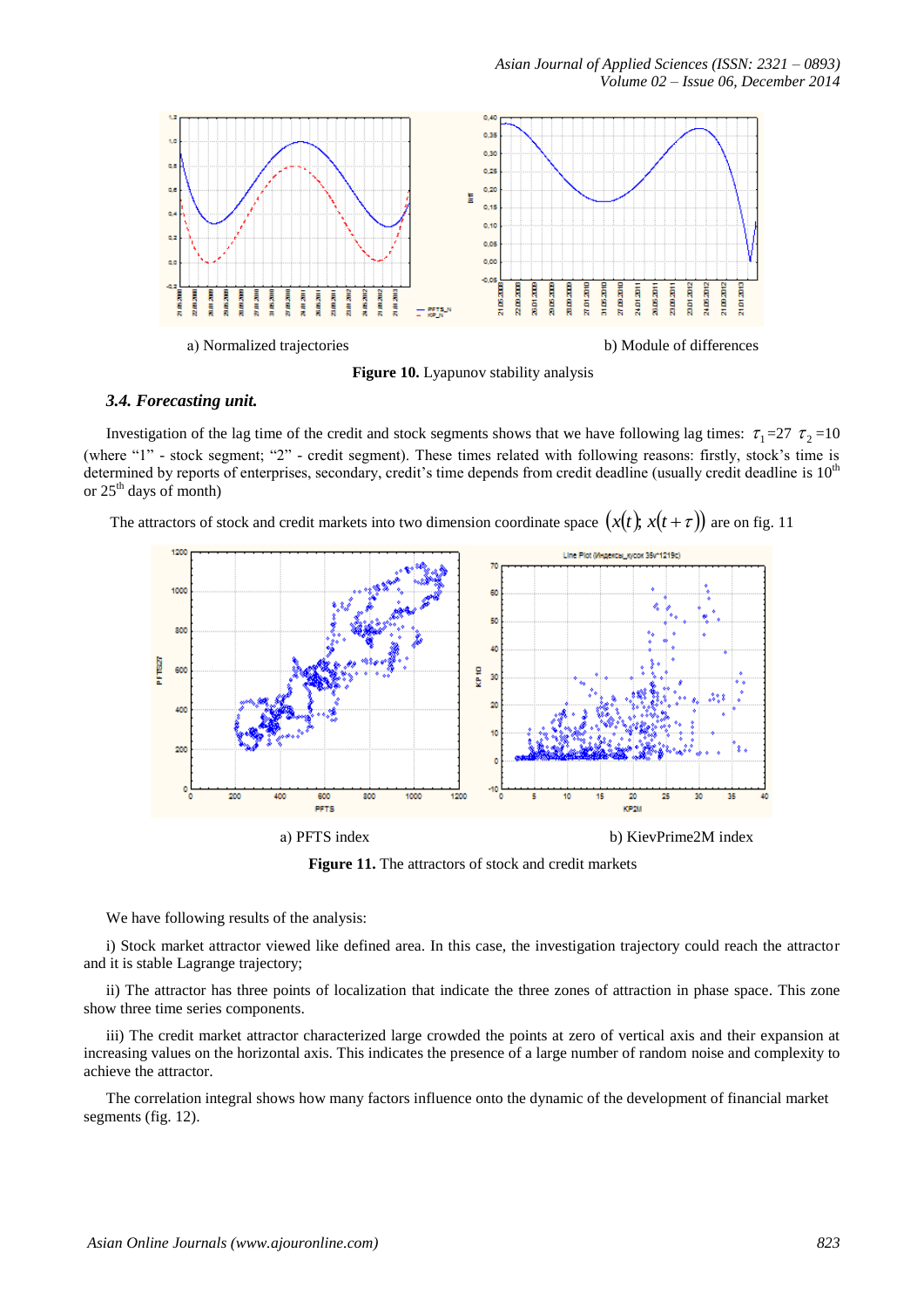

**Figure 12.** Correlation integral and phase trajectory

We have following results based on the analysis of the correlation integral

i) Correlation integral of PFTS index is more than correlation integral of KievPrime index. Therefore stock market has more complexity structure than credit market.

ii) Each segment has strong irregular processes because correlation integral increase with increasing of fractal dimension.

iii)) Fractal dimensions is equal to three. Therefore, we have one external factor that influences onto the dynamic. The factor could be the dynamic of the other segment of financial market.

We will construct attractors in three dimension coordinate space  $(x(t); x(t + \tau); x(t + 2\tau))$  based on the fractal dimension (fig. 13).



**Figure 13.** The attractors in the three dimension space

In the stock market we have three localizations (A, B, C).

i) Localization A characterizes average gatherings points and low values of the PFTS index. This localization suggests that low values of the trajectory have small cyclic or random fluctuations.

ii) Localization B has most crowded points and typical for the average values of the PFTS index. Therefore this trajectory is most stability trajectory if stock market.

iii) In localization C, we can look high values of the index which have more random effects.